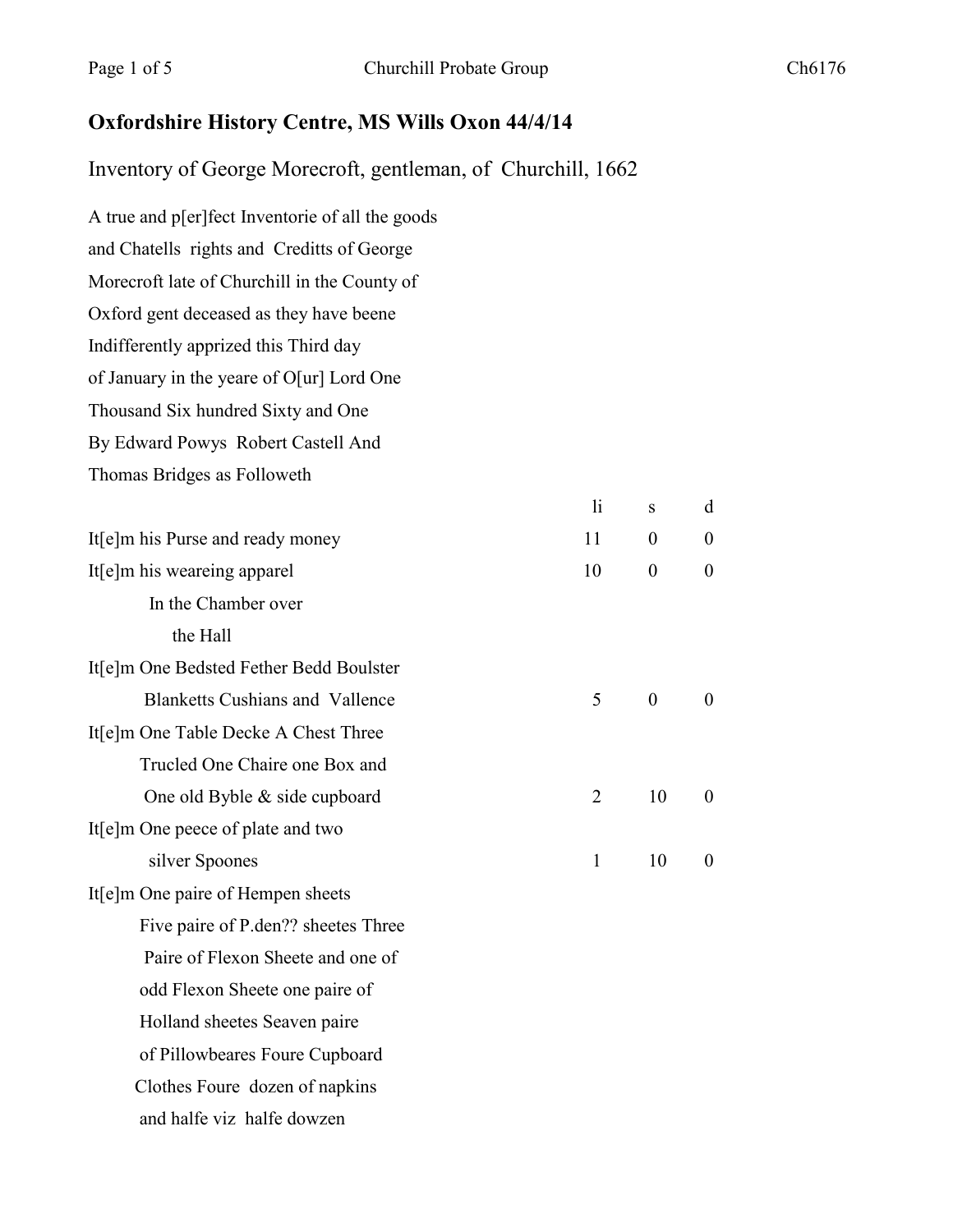| 6              |
|----------------|
|                |
|                |
|                |
|                |
|                |
|                |
|                |
| $\overline{0}$ |
|                |
|                |
|                |
|                |
| $\theta$       |
|                |
|                |
|                |
|                |
| 6              |
|                |
|                |
|                |
| $\overline{0}$ |
|                |
|                |
|                |
|                |
| $\Omega$       |
|                |
|                |
|                |
|                |
|                |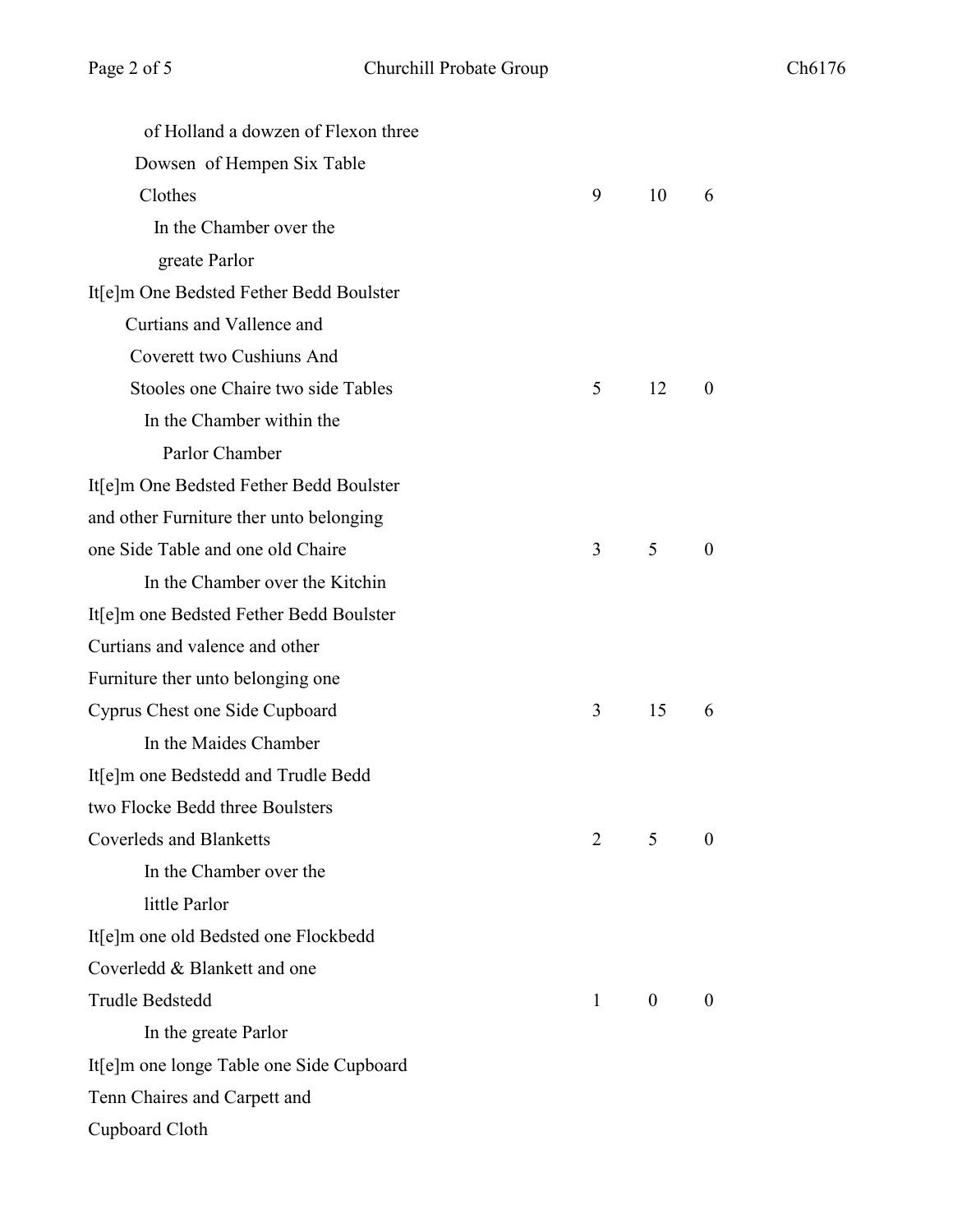| It[e]m Nineteene Pictures (crossed out)      |              |              |          |
|----------------------------------------------|--------------|--------------|----------|
| tonges and hand Irons                        | 3            | 6            | 8        |
| In the Hall                                  |              |              |          |
| It[e]m One Long Table two Formes and         |              |              |          |
| Two Chaires                                  | $\mathbf{1}$ | 10           | $\theta$ |
| In the little Parlor                         |              |              |          |
| It[e]m one Table board one Side Cupbord      |              |              |          |
| and Carpett one Forme                        | $\mathbf{1}$ | $\mathbf{1}$ | $\theta$ |
| In the Kitchin                               |              |              |          |
| It[e]m one Table one Forme and               |              |              |          |
| Furnace one Mashing Fate <sup>1</sup> one    |              |              |          |
| Jacke <sup>2</sup> Foure Spitts one paire of |              |              |          |
| handirons & one paire of Doggs two           |              |              |          |
| paire of Potthookes Fireshovel and           |              |              |          |
| Tonges one Fender two Lynkes And             |              |              |          |
| two hookes and one Dripping pann             |              |              |          |
| and three Chaines                            | 3            | 3            | 4        |
| In the Larder                                |              |              |          |
| It[e]m Three potts two skillettes two        |              |              |          |
| greate Kettles 3 smale Kettles               |              |              |          |
| two Brasse Panns one Spice morter            | 3            | 10           | $\theta$ |
| It[e]m Twenty and three Pewter dishes        |              |              |          |
| Foure smale dishes two Saucers <sup>3</sup>  |              |              |          |
| two Porrens dishes two Flaggens              |              |              |          |
| two Salte three Pewter Candle                |              |              |          |
| Sticks three Chamber potts two               |              |              |          |
| Tynn Candlesticks one Toaster                |              |              |          |
| one Pudding pann and one patty               |              |              |          |
| pann one douzen and Eighte pounds            |              |              |          |

 $\frac{1}{1}$  $1$ vat

<sup>&</sup>lt;sup>2</sup> Mechanical device for turning a spit

<sup>&</sup>lt;sup>3</sup> sauceboats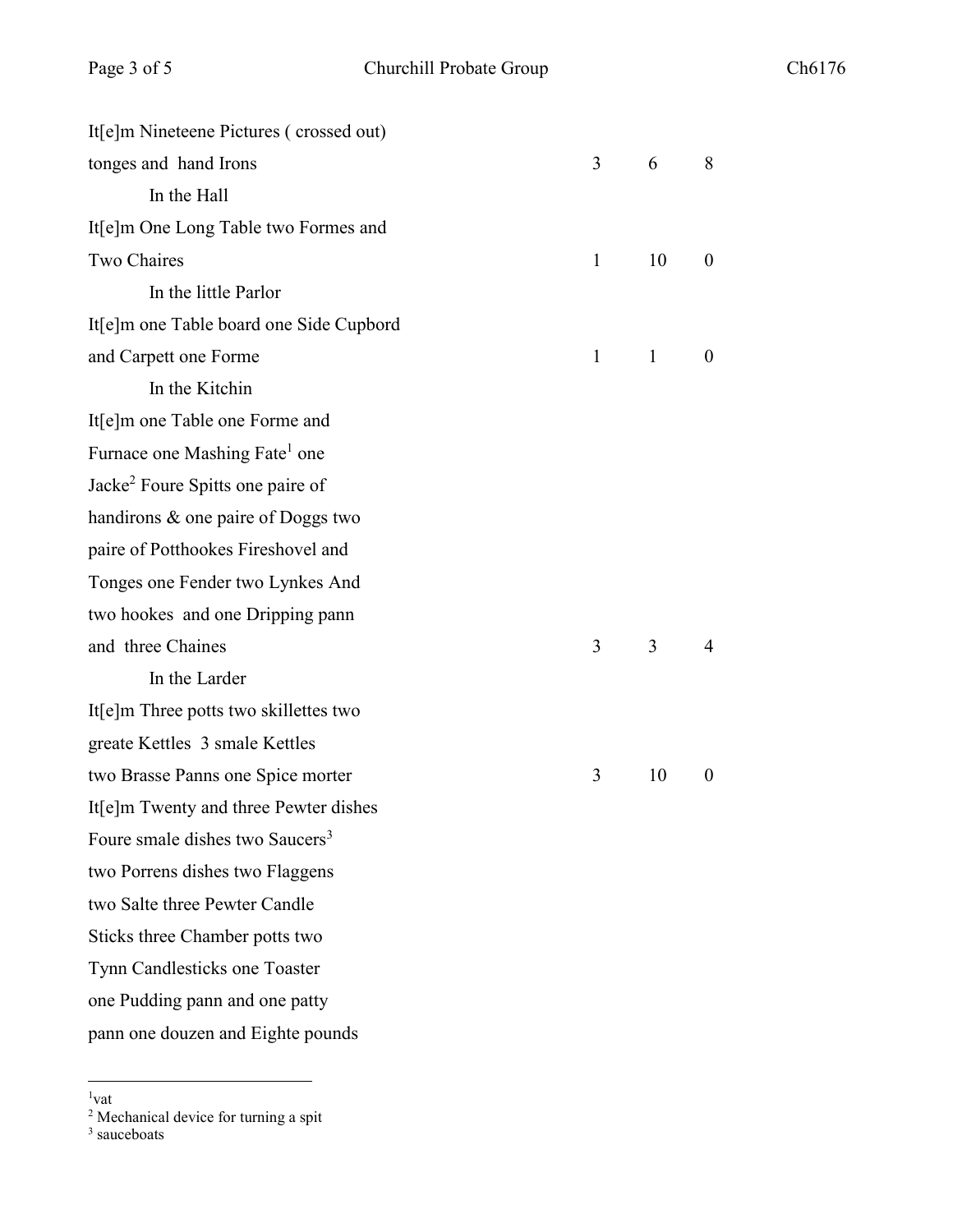| Two Skymmers and one warmeing                      |                  |                  |                  |
|----------------------------------------------------|------------------|------------------|------------------|
| Pann                                               | 5                | 2                | 6                |
| In the Inner Celler                                |                  |                  |                  |
| It[e]m One ould Table one Forme                    |                  |                  |                  |
| Foure Firkins and three other                      |                  |                  |                  |
| Smale vesells one Powdring butt                    |                  |                  |                  |
| two shelves                                        | $\boldsymbol{0}$ | 19               | $\theta$         |
| In the outward Celler                              |                  |                  |                  |
| It[e]m One Mault mill one Cheese pr[e]sse          |                  |                  |                  |
| Two Hogge heads and Foure halfe                    |                  |                  |                  |
| Hogges heads <sup>4</sup>                          | 1                | 10               | $\bf{0}$         |
| In the dayrie house                                |                  |                  |                  |
| It[e]m Three Cowles <sup>5</sup> and other woodden |                  |                  |                  |
| Ware                                               | $\mathbf{1}$     | 13               | 4                |
| In the Stable                                      |                  |                  |                  |
| It[e]m two Mares Bridles & Saddles                 | 8                | $\boldsymbol{0}$ | $\boldsymbol{0}$ |
| It[e]m two paire of old Seeves two                 |                  |                  |                  |
| pannells & other small things                      | $\boldsymbol{0}$ | 12               | $\boldsymbol{0}$ |
| In the Backside                                    |                  |                  |                  |
| It[e]m Three piggs                                 | $\mathbf{1}$     | 10               | $\boldsymbol{0}$ |
| It[e]m Eleaven Cowes and Bull and                  |                  |                  |                  |
| two yeare olde                                     | 39               | $\boldsymbol{0}$ | $\boldsymbol{0}$ |
| In the groundes                                    |                  |                  |                  |
| It[e]m sev[er]al $p$ [ar]cells of hay              | 25               | $\boldsymbol{0}$ | $\boldsymbol{0}$ |
| It[e]m Foure sheepe                                | $\mathbf{1}$     | 6                | $8\,$            |
| It[e]m wood and fewell and other Lumber            | $\mathbf{1}$     | 10               | $\boldsymbol{0}$ |
| It[e]m one small long Cartt                        | $\theta$         | 13               | $\overline{4}$   |
| It[e]m provision of all Poste in the house         | 11               | 13               | 4                |
| It[e]m Five stocks of Beese                        | $\mathbf{1}$     | $\boldsymbol{0}$ | $\boldsymbol{0}$ |
| It[e]m things overslipped and not apprazed         | 10               | 3                | $\overline{4}$   |

<sup>4</sup> Large barrel

<sup>5</sup> Open tub used for cooling in butter making